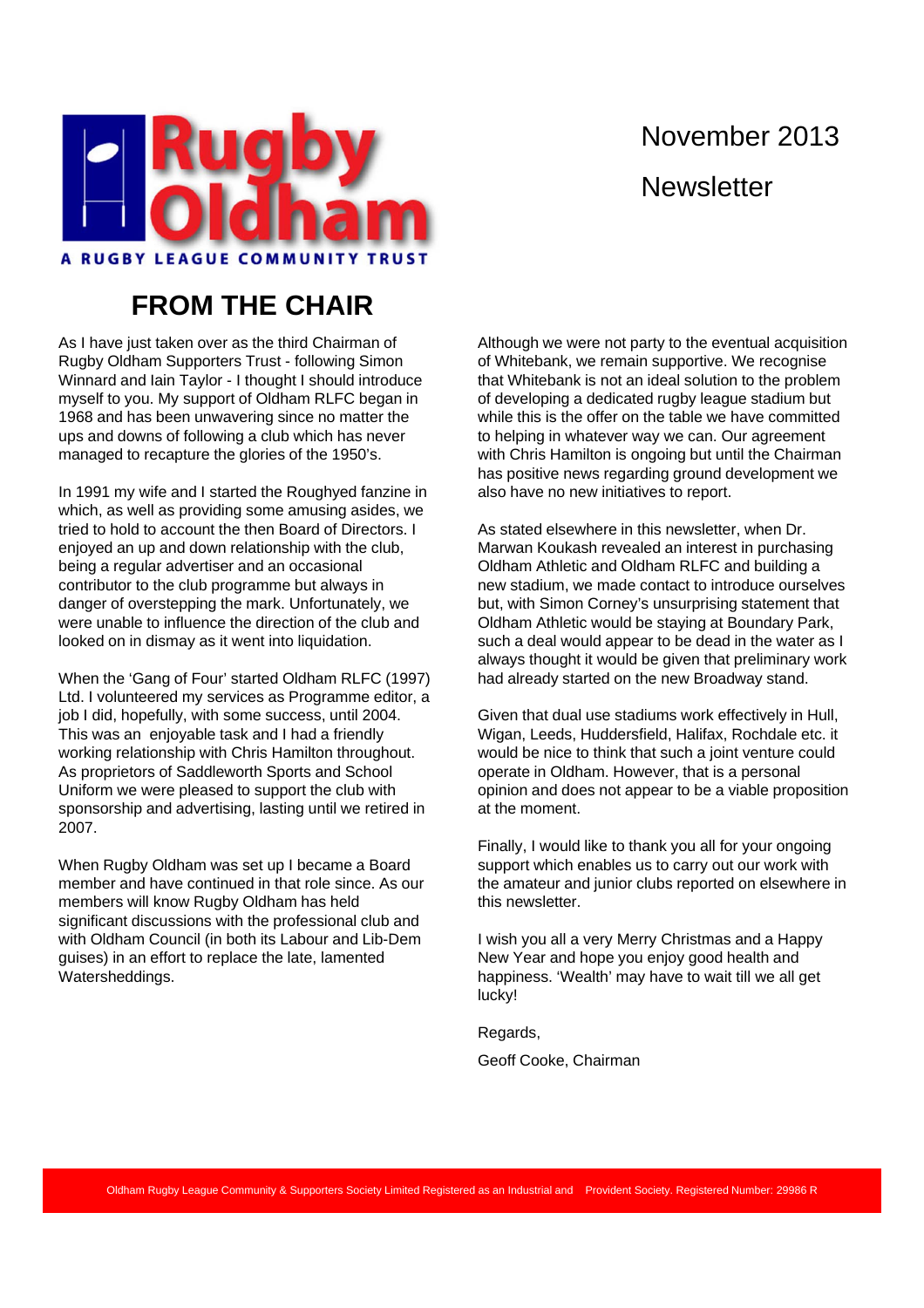# **GROUND UPDATE**

Given the Trust's main ground-related objective, it is important that we bring you up to date with developments in that regard. You will recall that in our last newsletter, last April, we let you know about our commitment to Chris Hamilton to 'provide financial help as and when the second stage of the proposed redevelopment [of Whitebank] occurs' ; this related to the installation of terracing to make the lot of the viewing spectator 'somewhat more attractive than it is at the moment'.

It will come as no surprise to you that our 'update' can be summarised by saying that the Trust's bank balance has not been depleted in any way! The club has made no progress yet in developing Whitebank ; Chris Hamilton has recently told us that he is currently being held up from being able to make an announcement by a third party, very frustratingly. We have therefore had no call to redeem our promise as yet, nor are we currently aware of any timescale within which we might be called upon to do so.

Members may be aware that Marwan Koukash, the new owner of Salford, made some statements a few months ago about the possibility of his also getting involved in Oldham ; indeed , there were some comments about him developing a stadium for the joint use of the town's rugby league and football clubs, which he would take over. We felt that we should not ignore this, given that the club had confirmed that some preliminary talks had taken place, so we made formal contact with Dr. Koukash, in order at least to let him know of the Trust's existence and area of interest. As we write, however, there have been no further developments in this area either.

We therefore continue to engage in our familiar amateur – and youth – RL-related activities, as the newsletter details elsewhere, whilst continuing to maintain what might best be described as a 'watching brief' over the professional club's progress with regard to ground development. It might be over-optimistic, perhaps, to conclude by suggesting that you 'watch this space'!

*Ian Wilson , Secretary*

Left hand photo: Matty Fletcher is presented with his u13 MOM award by Rugby Oldham Chairman, Geoff Cooke

**Right hand photo:** Patrick Casey is presented with his u15 MOM award by Rugby Oldham official, Mike Kivlin

# **JUNIOR FINALS DAY**

Watched by a good crowd of parents, relatives, friends and supporters, Junior Finals Day, held under the auspices of Saddleworth Rangers at Churchill playing fields, was a great success with some excellent rugby on view.

Highlight of the day was the U14 game between St. Annes and Waterhead which proved that you don't have to score a lot of points to enjoy a fantastic game as Waterhead ran out winners against their higher Division opponents 1-0. Neither side was prepared to give an inch, each determined their rivals would not score a try. In the end the game was settled by a drop goal scored midway through the first half by Waterhead's Man of the Match Liam Aspin who was selected by sponsors Oldham Past Players Association.

The U12s also turned in an entertaining game with St. Annes defeating Saddleworth Rangers 28-6. St. Anne's Ethan Chiappe was named Man of the Match in a game sponsored by the Oldham Amateur League.

The U13 game was sponsored by Rugby Oldham. In a one sided contest Waterhead overwhelmed Saddleworth Rangers 44-0 with Matty Fletcher of Waterhead chosen as Man of the Match.

The concluding U15 match was also sponsored by Rugby Oldham with Waterhead defeating Saddleworth Rangers 40-0. Rangers play two divisions below Waterhead and put up a spirited show not fully reflected in the scoreline. Patrick Casey was selected as Man of the Match.

Thanks go to Garry Hepworth of the now defunct Oldham Service Area for organising the day. Recent RFL inspired reorganisation of the junior game puts the whole day in jeopardy for the future and someone needs to step into the breach to ensure the Junior Finals continue particularly when there are willing sponsors on hand to help defray costs.





Oldham Rugby League Community & Supporters Society Limited Registered as an Industrial and Provident Society. Registered Number: 29986 R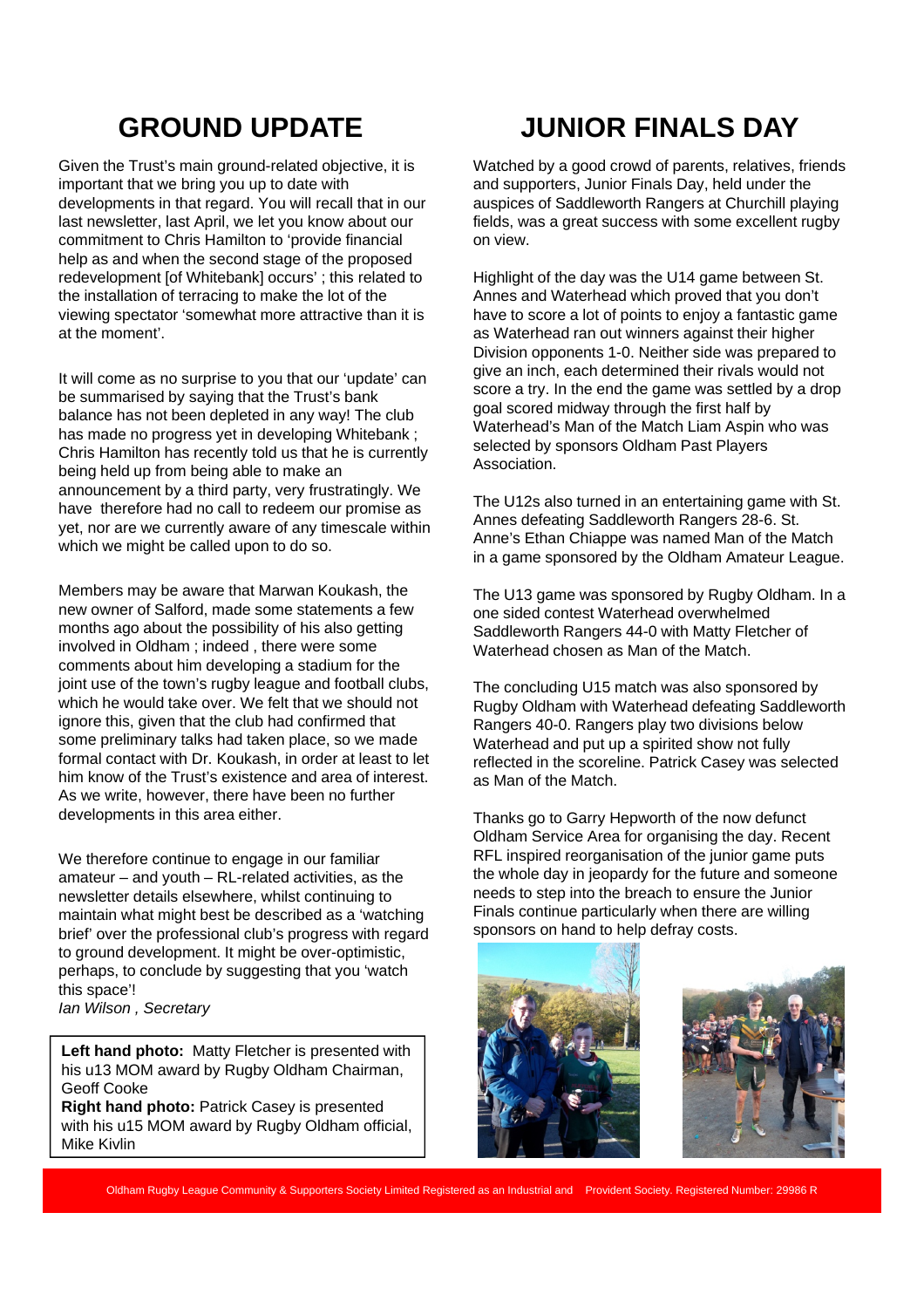#### **RUGBY OLDHAM AMATEUR CLUB CHALLENGE**

| <b>Rugby Oldham Amateur Club Challenge</b>                   |    |    |                |    |                |            |            |            |      |  |
|--------------------------------------------------------------|----|----|----------------|----|----------------|------------|------------|------------|------|--|
| <b>Team</b>                                                  | P  | W  | D              | L  | (412)          | <b>ABP</b> | <b>DBP</b> | <b>Tot</b> | $\%$ |  |
| Higginshaw                                                   | 15 | 11 | $\mathbf{1}$   | 3  | ٠              | 31         | 20         | 86         | 5.7% |  |
| <b>St Annes</b>                                              | 19 | 9  | ٠              | 10 | 5              | 43         | 22         | 97         | 5.1% |  |
| Hollinwood                                                   | 20 | 6  | $\overline{2}$ | 12 | 5              | 40         | 19         | 86         | 4.3% |  |
| <b>Fitton Hill</b>                                           | 24 | 12 | ٠              | 11 | 5              | 36         | 14         | 91         | 3.8% |  |
| Waterhead                                                    | 24 | 6  | ٠              | 18 | $\overline{4}$ | 38         | 14         | 74         | 3.1% |  |
| <b>Saddleworth Rangers</b>                                   | 24 | 6  | ٠              | 18 | 6              | 28         | 19         | 71         | 3.0% |  |
| ABP = Attacking Bonus Points<br>DBP = Defensive Bonus Points |    |    |                |    |                |            |            |            |      |  |
| <b>FINAL TABLE</b>                                           |    |    |                |    |                |            |            |            |      |  |

NB: St Annes record includes a game played but later expunged from official records

2012-13 Was an undistinguished season for the majority of our local amateur clubs. After a bright start Waterhead fell away drastically and finished, together with Saddleworth Rangers, propping up the National Conference League Division One.

At the time of writing it has emerged that Waterhead will be relegated but Saddleworth Rangers have been reprieved. While relegation is a blow for Waterhead in my experience it is no use playing at too high a level for your playing strength: better to play a division lower and regroup with the prospect of winning your share of matches than go through another year of struggle when this can be demoralising. Of course, if you can recruit new and better players this might not apply but there is nothing like winning matches to produce a feelgood factor.

St. Annes fared better in Division Two, but knowing the ambition in the club, that will be no consolation for an, at best, average season. Hollinwood suffer from inconsistency and struggle to raise a side sometimes, especially for some of the away fixtures. So, again, they had to be content with a pretty average campaign.

Fitton Hill & Hathershaw may not be world beaters but there is definite progress and the club's work in its community is to be commended.

This left the way open for Higginshaw to steal a march on our other clubs by enjoying a terrific season of 11 wins from 13 games played. The North West Counties Winter League is not without difficulties as clubs often struggle to raise sides after so many chose to opt for 'summer' rugby and too often advertised matches do not go ahead for this reason. Nevertheless when Higginshaw did play they enjoyed great success which is reflected in the final Amateur Club Challenge table above.

#### **RUGBY OLDHAM JUNIOR CLUB CHALLENGE**

| <b>Rugby Oldham Junior Club Challenge</b> |    |    |   |    |            |            |            |            |      |  |  |
|-------------------------------------------|----|----|---|----|------------|------------|------------|------------|------|--|--|
| <b>Team</b>                               | P  | W  | D | L  | L<br>(u12) | <b>ABP</b> | <b>DBP</b> | <b>Tot</b> | %    |  |  |
| Waterhead                                 | 36 | 20 | 2 | 14 | 8          | 71         | 52         | 195        | 5.4% |  |  |
| <b>Saddleworth</b>                        | 31 | 16 | ٠ | 15 | 2          | 48         | 38         | 136        | 4.4% |  |  |
| <b>St Annes</b>                           | 60 | 26 | 1 | 33 | 16         | 94         | 58         | 248        | 4.1% |  |  |
| ABP = Attacking Bonus Points              |    |    |   |    |            |            |            |            |      |  |  |
| DBP = Defensive Bonus Points              |    |    |   |    |            |            |            |            |      |  |  |
|                                           |    |    |   |    |            |            |            |            |      |  |  |
| <b>FINAL TABLE</b>                        |    |    |   |    |            |            |            |            |      |  |  |

St. Annes surrendered their title to Waterhead this year as the age groups altered. Almost from the outset Waterhead were the dominant force as the U13's and U14's embarked on largely successful seasons.

St. Annes continued to be the only club to field sides at each of U13, U14 and U15 levels for which they are to be commended. But far more important is the fact that each of our National Conference clubs continues to nurture and develop junior talent.

The clubs and their coaches deserve the highest praise. Long may it continue.

#### **MAN OF STEEL**

As ever the Man of Steel competition which is kindly sponsored to the tune of £500 by Joseph Parr (Alco Ltd.) was closely contested.

Players from Higginshaw were handicapped by playing many fewer games than the other clubs while Hollinwood shared their outstanding performances among the usual suspects, namely Andy Gorey, Pete Jackson and Pete Davies.

For Saddleworth Rangers Ryan Moore and Michael Coates earn honourable mentions.

However, the contest in the end came down to one representative from each of the National Conference sides, the top three placings going to 3) Kiel Lancashire of St. Annes 2) Eric Johnson of Saddleworth Rangers and the winner for the second year 1) Dale Lowe of Waterhead.

*Competitions administered by Geoff Cooke*